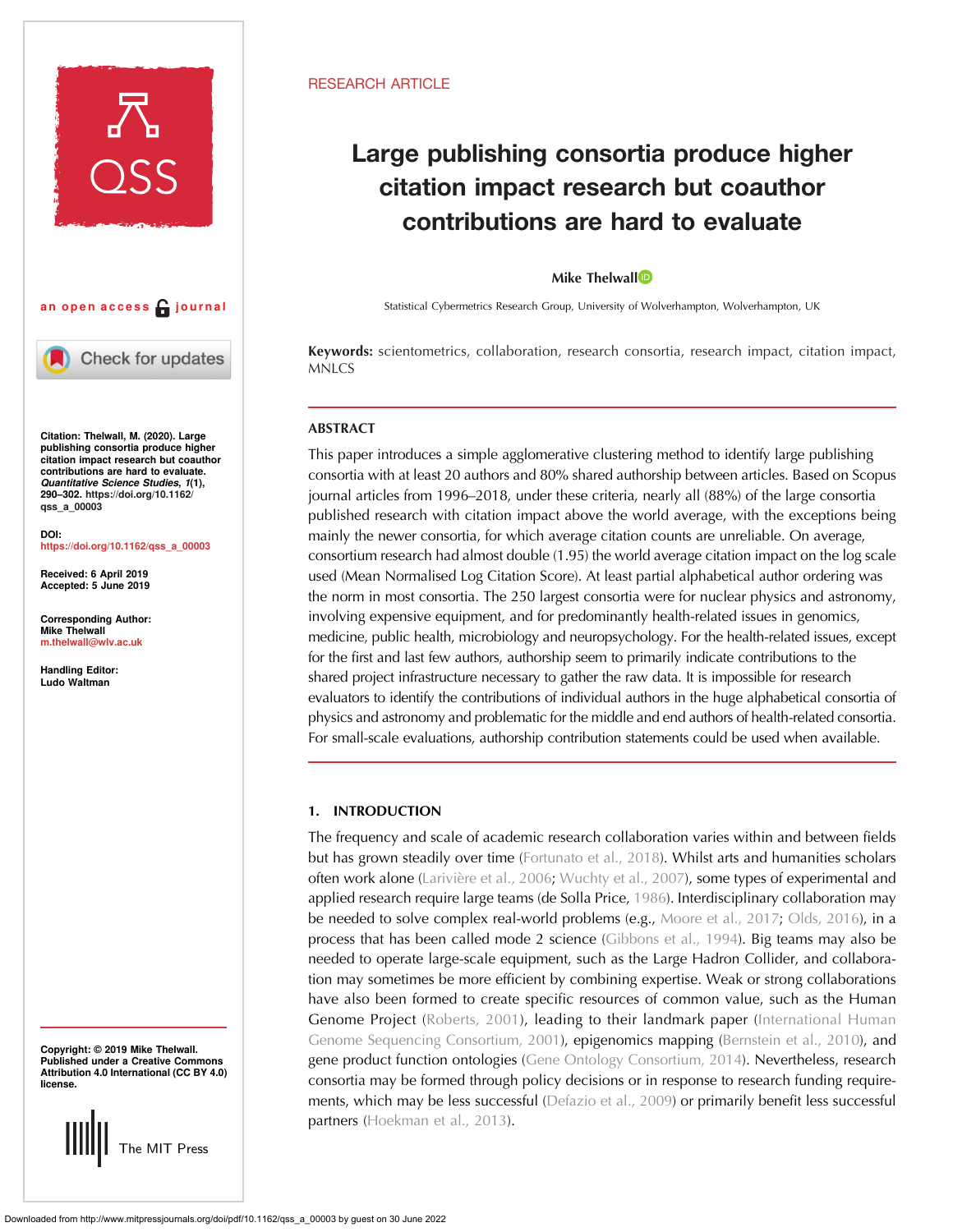Close collaboration can also occur around data when a discipline collaborates to create standards and repositories to systematically exchange information (e.g., [AACR Project GENIE](#page-11-0) [Consortium, 2017](#page-11-0); [Buniello et al., 2018;](#page-11-0) [Costa et al., 2016;](#page-11-0) [Vermeulen et al., 2013;](#page-12-0) [Welter](#page-12-0) [et al., 2013](#page-12-0)). These are problematic to evaluate with scientometric methods because the primary output of such collaborations is not a set of journal articles.

A more recent reason to collaborate on some types of research is that competing groups using similar methods to address a shared problem may lead to a situation in which the wrong answer achieves statistical significance and is published, whereas combining the competing teams would give the correct result [\(Ioannidis, 2005](#page-12-0); [Munafò et al., 2017](#page-12-0)). This occurred for Genome-Wide Association Studies (GWAS), for example. In this field, multiple teams attempted to identify single nucleotide polymorphisms (SNPs) on the human genome that are associated with genetic diseases or health problems. Each team generated its own data set, typically consisting of hundreds or thousands of human volunteers and genetic information on a sample of SNPs. Only positive results were published and many negative results were discarded, which led to incorrect results being published when they accidentally achieved statistical significance, unless more stringent thresholds were used (Pe'[er et al., 2008\)](#page-12-0). A side-effect was the "winner's curse," with the effect of SNPs being overestimated in studies that found them [\(Garner, 2007\)](#page-11-0). The solution adopted by the community included pooling data sets to improve statistical power so that the number of discarded negative results would be reduced. In this situation the incentive to form consortia was statistical and improved re-search validity and power ([Psaty et al., 2009\)](#page-12-0).

Collaboratively authored journal articles may be valued by their coauthors in research evaluation exercises because they tend to be more cited than solo articles in many fields, although the citation advantage of collaboration has diminished over time [\(Larivière et al., 2015\)](#page-12-0). An advantage of team science is the ability to apply novel combinations of expertise, but the research produced is not more novel than less collaborative research in some fields [\(Wagner](#page-12-0) [et al., in press](#page-12-0)). The GWAS example above illustrates that large teams may be needed to make research more predictable. Author ordering may be a problem in large collaborations, making it difficult to assess individual scholars' contributions. Although alphabetical author ordering is not the norm in any broad field of science ([Levitt & Thelwall, 2013;](#page-12-0) [Waltman, 2012\)](#page-12-0), it seems unlikely that a large group of authors on a long-term project would be able to precisely determine relative contributions, and partial or full alphabetical ordering would be a logical solution to this. A common biomedical solution is to order the main contributors at the start and end of the author list nonalphabetically, with the remaining authors ordered alphabetically in the mid-dle ([Mongeon et al., 2017\)](#page-12-0).

Despite much evidence about collaboration in general within fields, science-wide, or from an individual funding program, no previous science-wide study has investigated the prevalence of publishing consortia, their impact, or use of alphabetical ordering. This is important because research evaluation exercises often need to evaluate the contributions of individual authors or departments, which may be difficult for large collaborative papers. This article uses a heuristic to identify publishing consortia throughout science from 1996–2018 to investigate impact and authorship order, and a manual classification of their type for deeper insights into their contributions to science.

- RQ1: Do large publishing consortia produce higher impact research?
- RQ2: Does authorship order reflect contributions in large publishing consortia?
- RQ3: Which types (fields, reason for existence) of large publishing consortia exist?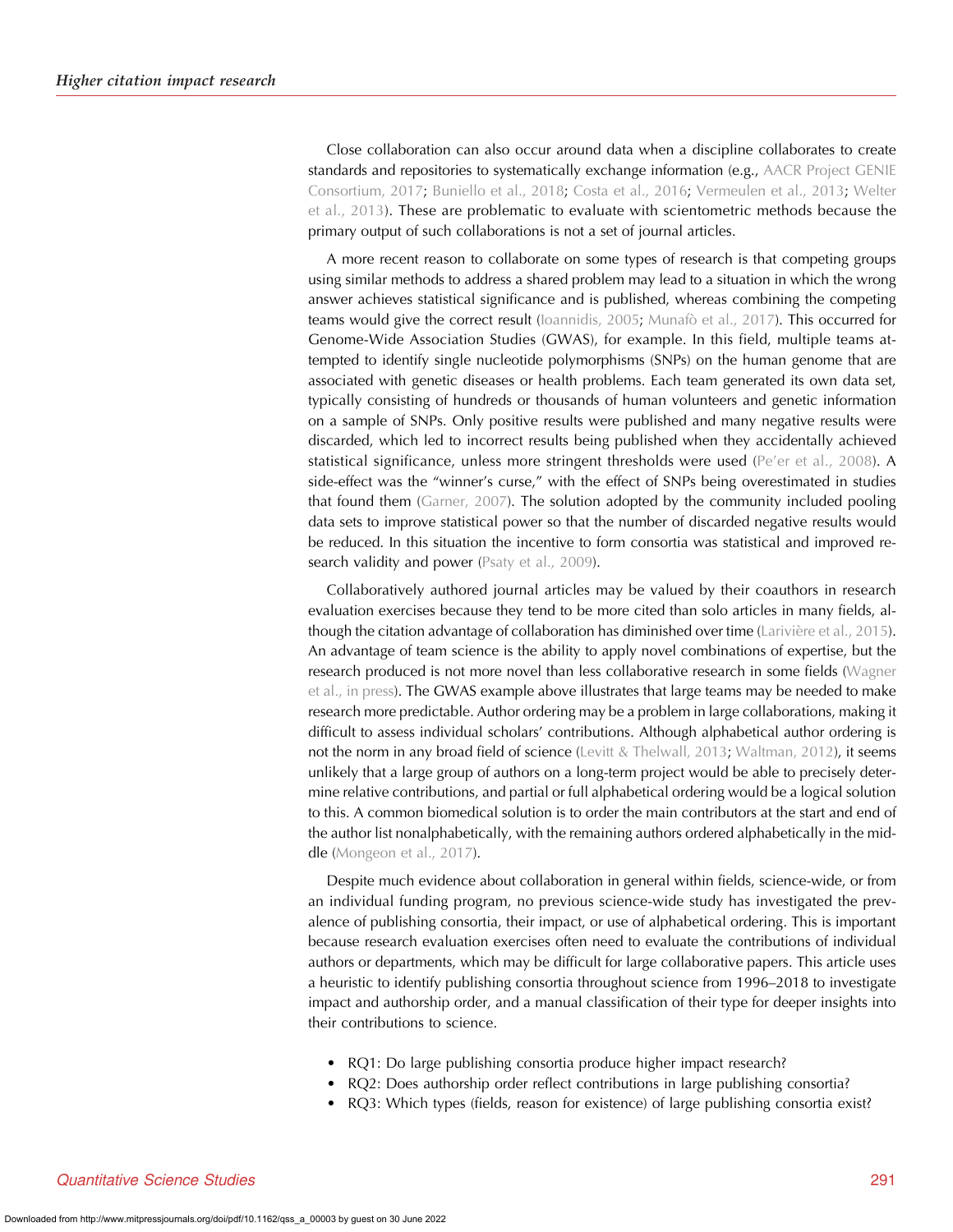#### 2. METHODS

All 67,608,187 Scopus records of type journal article published between 1996 and 2018 were downloaded between November 2018 and February 2019. Articles tagged with other categories, such as review papers or editorials, were excluded to focus on a standard document type. The data included the author names, as recorded by Scopus, up to a maximum (usually) of 100. Each author was also assigned a unique ID by Scopus and these IDs were used to compare authors, even though they are likely to be sometimes incorrect, to reduce errors caused by authors having the same common name. Scopus author IDs are automatically assigned by an author name disambiguation algorithm that prioritises precision (i.e., attempts to avoid conflating different researchers with the same name; [Moed & Plume, 2013\)](#page-12-0). Its accuracy seems to be high, since a study of Japanese-funded authors found it to have precision of 99% (99% of papers associated with an author ID were correctly assigned) and recall of 98% (98% of an author's papers were assigned to their ID; [Kawashima & Tomizawa, 2015](#page-12-0)). Duplicate IDs occurred in these lists when authors had multiple affiliations, reducing the total number of unique authors, for articles with large sets. For example, a paper with thousands of authors would have 100 author IDs in Scopus, with as few as 30 being unique if they had about three affiliations each. Duplicate IDs were removed before subsequent processing.

Document clustering has previously been used to identify scientific topics ([Sjögårde &](#page-12-0) [Ahlgren, 2018](#page-12-0); [Waltman et al., 2010](#page-12-0)) and network mapping has been used to identify collaboration patterns ([Xie et al., 2016](#page-12-0)), but the task here is different: to identify groups of articles created by a mostly common set of authors. A heuristic was used to identify publishing consortia. A set of articles was classified as a large consortium product when all had at least 20 (unique) authors, each article had at least 80% of authors in common with one other article in the set, and the collection contained at least three articles, building collections through a simple agglomerative clustering algorithm. These values (80%, 20 and, less critically, 3) were chosen after manual inspection of the data with the aim of getting the most generous definition that included few false consortia (i.e., one that did not self-define as a coherent group). A commonality of 80% allows for moderate changes in the composition of a consortium.

The consortium identification method used would be defeated by consortia with hundreds of authors that substantially changed author name orders, since the number of authors in common would then be hidden by the Scopus 100 author maximum threshold. No examples were found of consortia that were split into separate groups because of this, but others may not have been found. The single linkage agglomeration method allows a consortium to evolve gradually. For example, a group of authors that maintained a size of over 20 people, published at least one article every year, and had a personnel changeover rate of under 20% would appear as a single cluster of papers. This is because an article with, say, 20 authors would cluster with a second if up to four of these authors changed. It would cluster with a third paper with an overlap of less than 80% if another paper in the cluster had an overlap of at least 80% ([Figure 1](#page-3-0)).

In partial validation of the method and parameters chosen, most of the consortia identified had given themselves names and so were formal research groupings. The clustering rules may still have been too conservative, however, because there is no evidence about the extent to which clusters were missed. In particular, research groupings with selective authorship (e.g., only contributing authors from a consortium pool) would be omitted.

RQ1: The Mean Normalised Log Citation Score (MNLCS; [Thelwall, 2017](#page-12-0)) was calculated for each consortium to assess whether it produced research with a citation impact above the world average. This is a field normalised citation impact indicator that divides the citation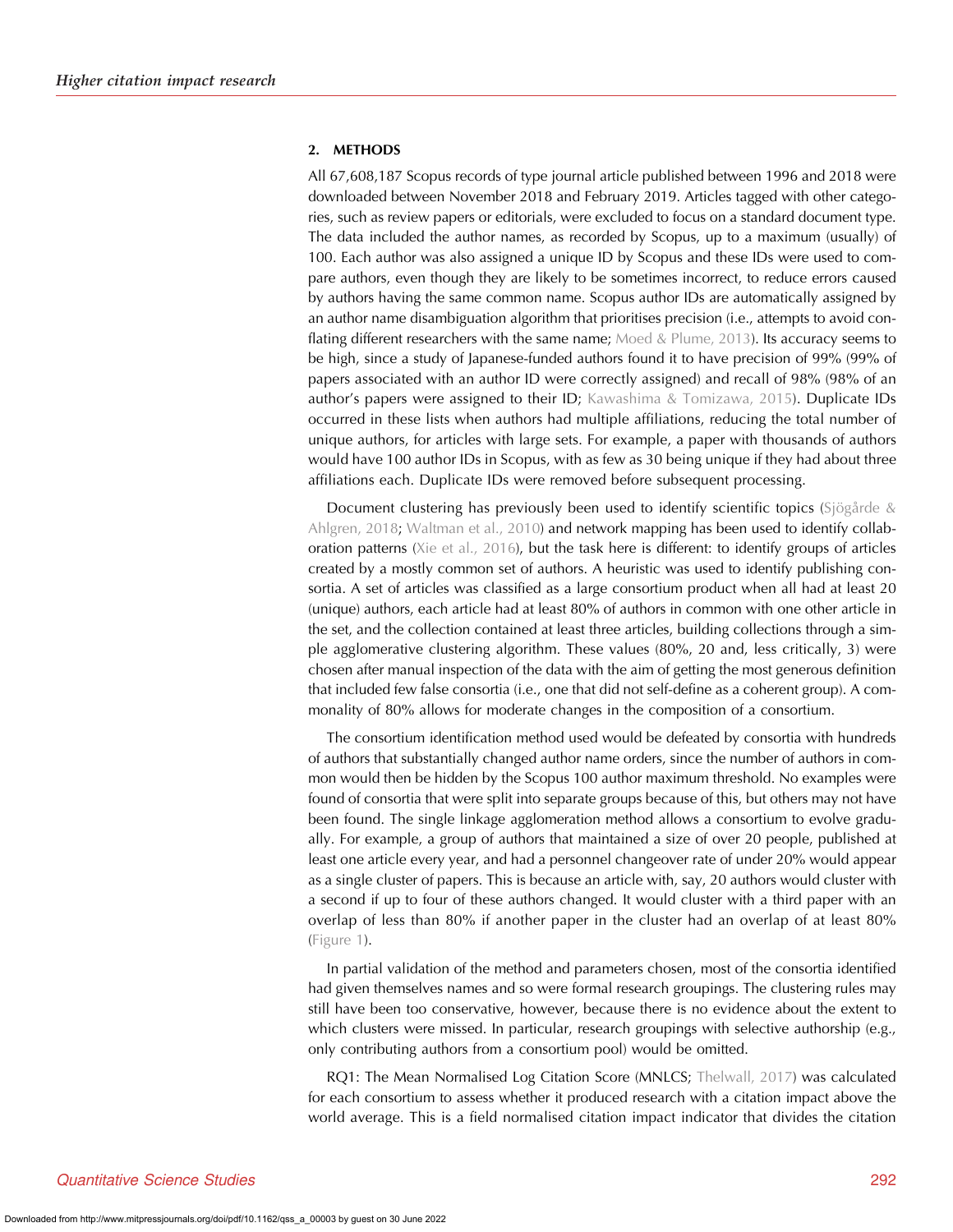<span id="page-3-0"></span>

Figure 1. Three articles with partially overlapping authors clustered into one group. Colours indicate authorship overlaps. Although articles 1 and 3 have fewer than 80% authors in common, they both have 80% in common with article 2 and so are grouped into a single cluster.

score for each paper by the world average of all papers published in the same field and year. This avoids advantages for older articles (because they are normalised against contemporary articles) and for high citation fields (because they are normalised against articles from the same field). The log transformation  $\ln(1 + c)$  was applied to all citation counts before any calculation to reduce the impact of individual highly cited articles so that (a) the data is less skewed and it is more reasonable to average it with the arithmetic mean and (b) the resulting figure is less subject to variability ([Thelwall & Fairclough, 2017\)](#page-12-0). Most articles were in multiple fields and in these cases the arithmetic mean of the values for each field was used.

RQ2: Alphabetical ordering of authors is not straightforward to assess, because a consortium may use partial or full alphabetical ordering [\(Mongeon et al., 2017](#page-12-0)) and authors may fall into alphabetical order by accident. Partial alphabetical ordering can also be a side effect of cultural differences in contributions because, for example, Chinese last names are more likely to start with Z than American last names. A nonalphabetic systematic ordering may also be used for articles originally written in languages, such as Chinese, that do not use the Latin alphabet (but alphabetical ordering from China is rare: [Liu & Fang, 2014\)](#page-12-0), and may use radical and stroke sorting or pronunciation order. Moreover, consortia may make different decisions about how to deal with issues such as prefixes (and their capitalisation), hyphenated names, double last names, accented characters in the extended Latin alphabet, cultures where the second name is the given name, cultures where the penultimate name is the family name, and whether to use the full first name(s) or the initials when ordering. Because of these issues, articles in perfect alphabetical (or equivalent) order according to the rules of a consortium may appear to be not lexically sorted based on the information available to Scopus or in the original article, in addition to any transcription errors. A heuristic was therefore used to judge the degree of alphabetical ordering. This was designed to be sensitive to partial alphabetical orderings after observations of this in some consortia. The alphabetical ordering heuristic used was to count the proportion of consecutive distinct (with different last names and/or first initials) authors that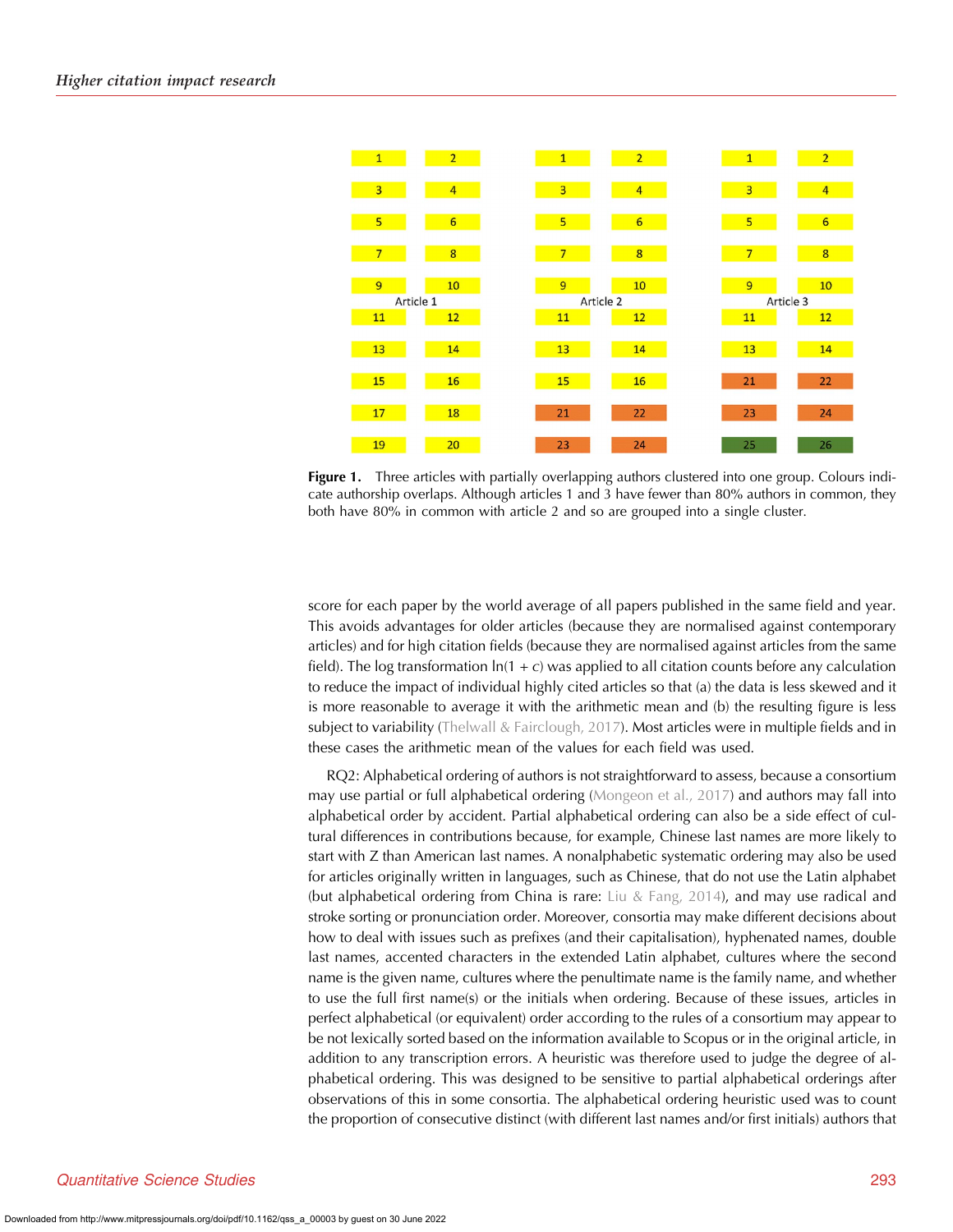were in alphabetical order, according to their last name and first initial, as recorded in Scopus. Thus a score of 18/19 for an article with 20 authors indicates that the nth author was alphabetically before the  $(n + 1)$ th author for all consecutive pairs of distinct authors except one. On average, an article should score 50%, and values that substantially deviate from this indicate a degree of deliberate alphabetical order. For convenience of analysis, articles were split into groups based on the extent of alphabetical author ordering: close to alphabetical (90%+); partial alphabetical (between 60% and 99%); close to nonalphabetical (from 40% to 60%); and anti-alphabetic (Below 40%). A large-team biomedical article with an average sized set (60%) of alphabetically ordered middle authors and half of the remaining authors alphabetically ordered by accident ([Mongeon et al., 2017](#page-12-0)) should therefore score 80% and fall comfortably into the partial alphabetical set. The Scopus limit to 100 author affiliations affects the accuracy of this for a minority of the consortia. Although the average number of authors for a consortium article was 38, consortia with over 100 and partial alphabetical ordering might have this hidden if most of the first 100 authors were in an initial nonalphabetical section, although this seems unlikely.

RQ3: The largest 250 consortia were examined (all those with at least 17 papers) and manually clustered by discipline and consortium type. This clustering was performed by examining basic properties of the consortium and, from acknowledgments, methods descriptions and web searches, identifying the scope of the grouping. This was an inductive and iterative process, with the initial classifications being revisited and subsequently reclassified into a smaller number of different types. The largest consortium of each type was then singled out for a more detailed description, based on a brief publication history and, if relevant, web explorations. Physics and astronomy consortia appeared to be very similar and were ignored after the first few.

The key data behind the results, including a list of consortia, is on Figshare ([https://doi.org/](https://doi.org/10.6084/m9.figshare.8214050.v1) [10.6084/m9.figshare.8214050.v1](https://doi.org/10.6084/m9.figshare.8214050.v1)).

#### 3. RESULTS

Based on Scopus journal articles from 1996–2018, the largest apparent consortium has 755 articles and 3,927 consortia have at least three articles, totaling 31,340 papers. This is 0.05% of the set examined. The largest 250 consortia include between 16 and 755 articles, accounting for 14,135 articles. Thus, large publishing consortia are numerically common in academia but are very rare overall, at least as defined by the heuristic used here.

#### 3.1. Consortium Size

Consortium size follows a power law, which gives a straight-line shape on a dual logarithmic scale ([Figure 2\)](#page-5-0). There are many small consortia (in terms of the number of papers published) and few large ones, with no evidence of any size being unusually common. A power law can be produced if there is a positive feedback mechanism, but it is not clear how such a mechanism could operate here.

#### 3.2. RQ1: Consortium Citation Impact

The 3,927 publishing consortia produced research with an average citation impact of MNLCS 1.954. On the log-normalised scale, this is almost double the impact of the world average (=1). Because of the (typically) shrinking effect of the log normalisation part of MNLCS, large publishing consortia usually publish research with several times more citation impact than the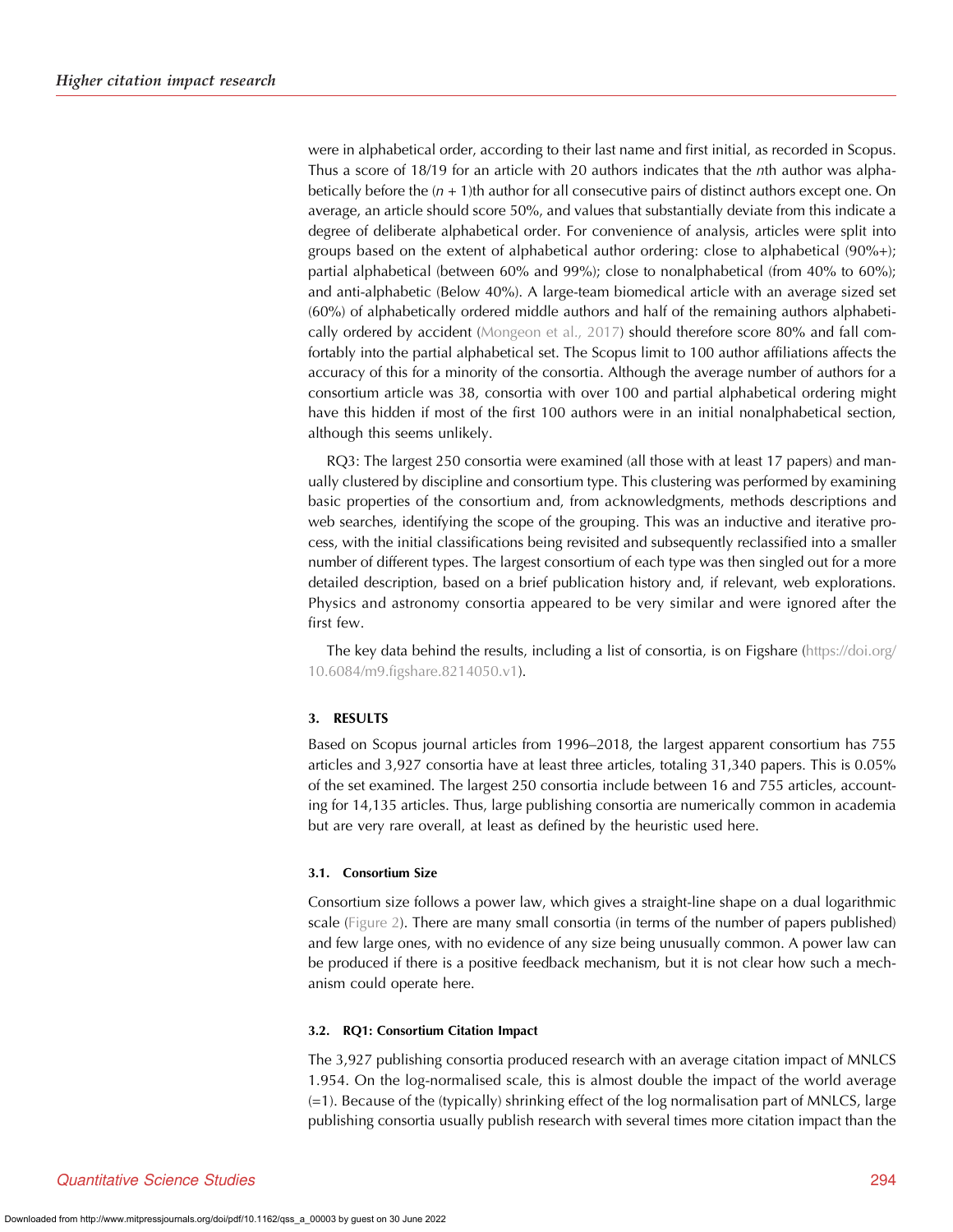<span id="page-5-0"></span>

Figure 2. Sizes of consortia identified in Scopus publications 1996-2018.

world average, although the exact ratio depends on the average (untransformed) citation counts involved.

The overwhelming majority (87.5%: 3,427) of individual consortia had an MNLCS above the world average of 1, including the largest 93. The first MNLCS below 1 was for research from a single department (in the United States) rather than a multi-institution consortium. A Spearman correlation between latest year of the first published article from a consortium and MNLCS of  $-0.818$  ( $p = 0.000$ ) confirms that consortia with a lower impact score tend to be the newer ones for which the MNLCS value is less reliable due to a shorter time to accrue citations. In fact, for very recently published articles, most have a normalised impact below the mean as an artifact of the dominance of zeros, further explaining this result (e.g., to give an extreme example, if only 1 out of 100 recently published articles had been cited, 99 of them would have a field and year normalised citation score of 0, which is below the world average of 1). All the 1,050 consortia with their first articles published before 2006 (for which citation counts are mature and hence most robust) had an average impact above the world average  $(i.e., MNLCS > 1)$ . This is clear statistical evidence that large publishing consortia reliably produce research with citation impact substantially above the world average.

A tiny positive Spearman correlation between cluster size (number of articles published by a consortium) and MNLCS of 0.072 ( $p = 0.000$ ) suggests that the number of articles published by a consortium has little relationship with the average impact of its research. This may be due to a variety of conflicting factors, however, such as consortium age, type and discipline.

#### 3.3. RQ2: Author Alphabetical Order

Although two fifths (38%) of the consortia largely avoid any kind of alphabetical ordering (on average for their papers), a fifth (22%) are in perfect or close to perfect alphabetical ordering and two fifths (38%) are in partial alphabetical order (over 60% but less than 90% of consecutive different author names being in alphabetical order) [\(Table 1](#page-6-0)). Counting by paper rather

Downloaded from http://www.mitpressjournals.org/doi/pdf/10.1162/qss\_a\_00003 by guest on 30 June 2022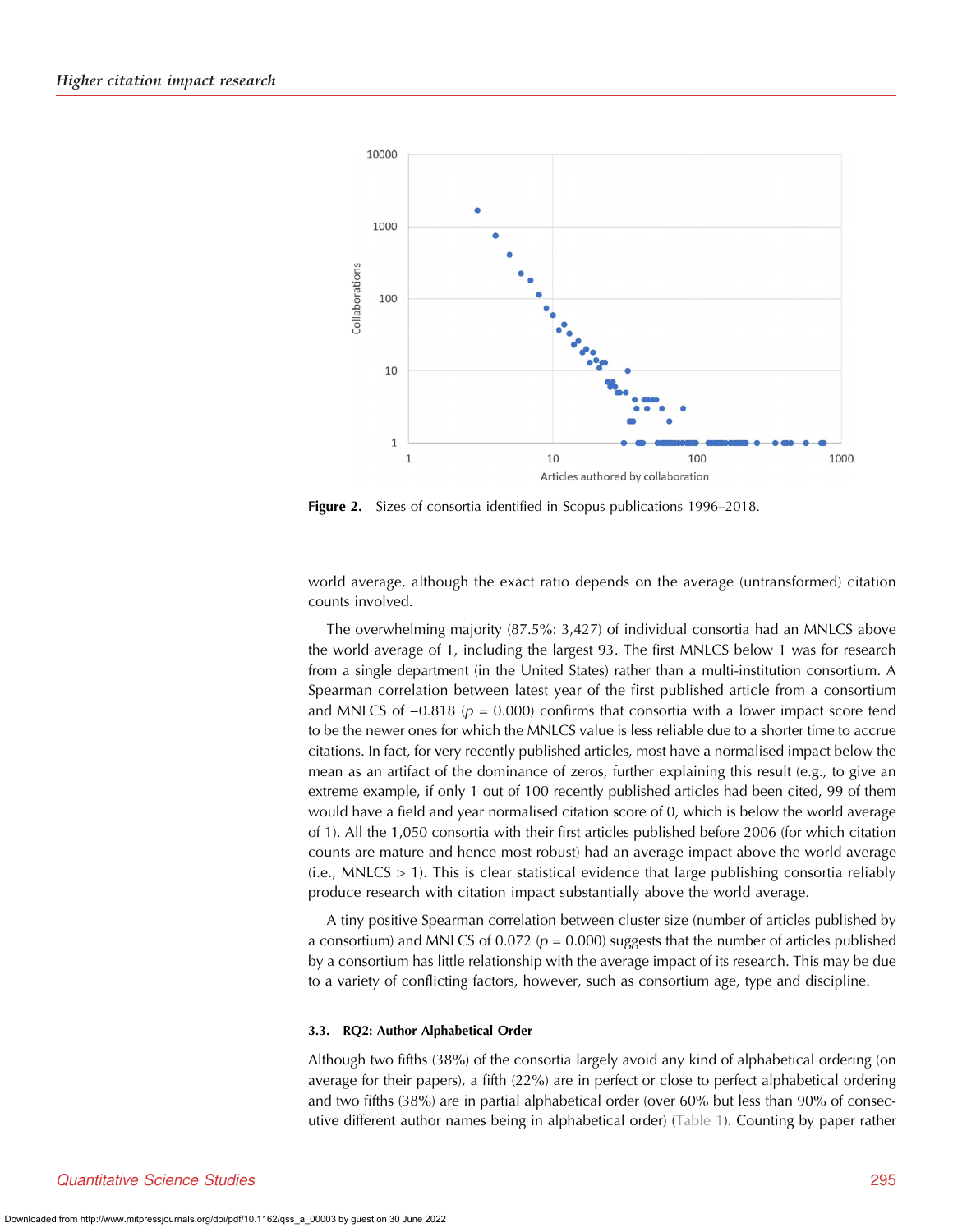<span id="page-6-0"></span>Table 1. Extent of alphabetical ordering, as judged by the proportion of consecutive pairs of distinct authors in the author list recorded in Scopus that were in alphabetical order, based on their last name and first initial. For reference, a long list of random authors would have an alphabetical score of 50%. For a consortium, the classification is based on the average extent of alphabetical ordering across all of its papers

| <b>Author order</b>                           | Consortia        | <b>Papers</b>  |
|-----------------------------------------------|------------------|----------------|
| Close to alphabetical: at least 90%           | 873 (22%)        | $13,622$ (43%) |
| Partial alphabetical: above 60% and below 90% | $1,488$ $(38\%)$ | 10,028 (32%)   |
| Close to nonalphabetical: from 40% to 60%     | $1,546(39\%)$    | 7,623(24%)     |
| Anti-alphabetic: below 40%                    | $20(1\%)$        | $67(0\%)$      |
| <b>Total</b>                                  | 3,927            | 31,340         |

than by consortium, three quarters of papers in consortia (75%) have at least partial alphabetical ordering (above 60%). This figure is higher than for consortia (60%) because the biggest consortia are more likely to use alphabetical ordering. The largest 19 consortia all have average alphabetical ordering rates of at least 84%, with 16 of them above 90%.

#### 3.4. RQ3: Consortium Types

Eight types of consortia were identified from manual examinations of the papers written by the largest 250 [\(Table 2](#page-7-0)). The types are distinguished based on the apparent consortium purpose and broad field. This typology is one coherent way of differentiating between consortia based on their apparent purpose, rather than a definitive typology. The largest example of each type is discussed below. Most of the types of consortia are organised around a specific narrow task or equipment, although some are subcollections within a department or funded broad research groups.

#### 3.4.1. Nuclear physics: The ATLAS collaboration

The ATLAS Collaboration at CERN (atlas.cern/discover/collaboration) had 755 journal articles from 2010–2018 in high energy or nuclear physics journals (e.g., Journal of High Energy Physics: 23%). ATLAS (A Toroidal LHC ApparatuS) at the Large Hadron Collider (LHC) is a large multinational particle detector project using specialised equipment. Its publications record particle properties, behaviours, or searches (e.g., "Search for lepton-flavor violation in record particle properties, behaviours, or searches (e.g., search for repton-havor violation in<br>different-flavor, high-mass final states in  $pp$  collisions at  $\sqrt{s} = 13$  TeV with the ATLAS detector"), including for the Higgs boson.

The role of the multinational consortium is as a fixed pool of skills to design and run the experiments. Authorship is in alphabetical order (an average of 98% alphabetical using the methods above). Although an average of 87 authors are recorded per paper, the collaboration has hundreds of authors and all are listed on all papers associated with the apparatus during their project tenure.

#### 3.4.2. Astronomy: The HESS collaboration

The HESS Collaboration ([www.mpi-hd.mpg.de/hfm/HESS/pages/collaboration/](https://www.mpi-hd.mpg.de/hfm/HESS/pages/collaboration/)) is a multinational consortium around a single stereoscopic astronomy telescope system. Its 150 publications from 2004 to 2018 record and analyse phenomena observed in space (e.g., "Discovery of very high energy γ-ray emission from Centaurus A with H.E.S.S.").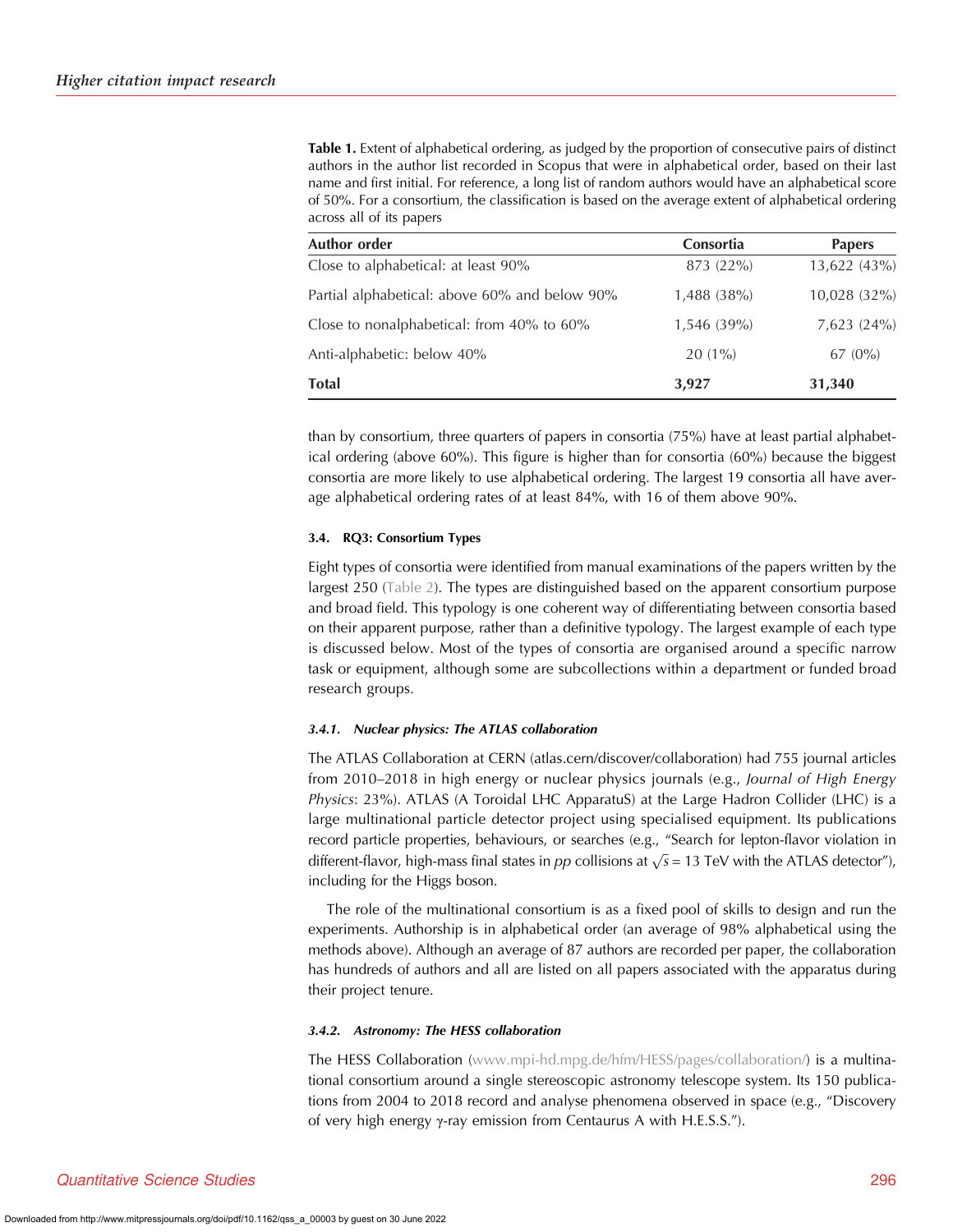<span id="page-7-0"></span>

| <b>Field</b>     | <b>Type</b>                                                                                                                                                                                                                                                            | Examples (no. of papers)                                                                                                                                                                                                                                                                                            |  |
|------------------|------------------------------------------------------------------------------------------------------------------------------------------------------------------------------------------------------------------------------------------------------------------------|---------------------------------------------------------------------------------------------------------------------------------------------------------------------------------------------------------------------------------------------------------------------------------------------------------------------|--|
| Nuclear physics  | A series of experiments or data analysis<br>with equipment for measuring particles,<br>such as at the Large Hadron Collider                                                                                                                                            | ATLAS Collaboration (755); CLEO Collaboration<br>(400); D0 Collaboration (349)                                                                                                                                                                                                                                      |  |
| Astronomy        | Users of an expensive type of telescope<br>(e.g., "High Energy Stereoscopic<br>System" telescopes)                                                                                                                                                                     | HESS Collaboration (150); MAGIC Collaboration<br>(138); Fermi-LAT Collaboration (136)                                                                                                                                                                                                                               |  |
| Genomics         | A shared genomics methods-based generic<br>task (e.g., Genomic Encyclopedia of Bacteria<br>and Archaea project with two research groups;<br>and, "a semiautomated high-throughput<br>pipeline at the Joint Center for Structural<br>Genomics") or a disease-based task | GEBA project (148); Joint Center for Structural<br>Genomics (85); Consortium on the Genetics of<br>Schizophrenia (27); OCD Collaborative<br>Genetics Study (25); IMAGE project (21);<br>Cancer Genome Atlas Research Network (19)                                                                                   |  |
| Medicine         | Registry or longitudinal cohort study for disease,<br>based upon large collaboration at multiple sites<br>(e.g., "Swiss [] outpatient clinics [] HIV patients")                                                                                                        | Swiss HIV Cohort Study (120); CONFIRM<br>registry (52); Systemic Lupus [] cohort (32);<br>U.S. Extrahepatic Biliary Malignancy<br>Consortium (26); Canadian Scleroderma<br>Research Group (20); Chronic Total Occlusion<br>Multicenter U.S. Registry (19); IDACO Investigators<br>(19); EUROCARE Working Group (18) |  |
| Microbiology     | Long-term monitoring of antimicrobial<br>resistance or infection rates                                                                                                                                                                                                 | CHINET (52); Canadian Nosocomial Infection<br>Surveillance Program (19)                                                                                                                                                                                                                                             |  |
| Medicine         | Departmental research                                                                                                                                                                                                                                                  | Department of Orthopaedic Surgery, Chiba<br>University (46); Division of Hematology,<br>Mayo Clinic (33); Division of Hematology,<br>Jichi Medical University (32)                                                                                                                                                  |  |
| Public health    | Collaborative cohort-based project to<br>investigate public health issues<br>(e.g., healthy eating, aging, cancer risk factors)                                                                                                                                        | JACC Study (43); JPHC Study Group (33);<br>Food4Me (27); EMAS study group (26);<br>European Male Ageing Study (20); Global<br>Network for Women's and Children's<br>Health Research (19)                                                                                                                            |  |
| Neuro-psychology | Funded project with shared broad goal (e.g., find<br>how "biological, psychological, and environmental<br>factors during adolescence may influence brain<br>development and mental health")                                                                            | IMAGEN Consortium (24)                                                                                                                                                                                                                                                                                              |  |

Table 2. Unique combinations of fields and tasks for consortia publishing at least 17 papers, with examples of projects

The role of the multinational consortium seems to be again a fixed pool of skills to design and run the experiments. Authorship is always in alphabetical order (an average of 95% alphabetical using the methods above), with an average of 92 recorded in Scopus but all articles having hundreds of authors.

#### 3.4.3. Shared genomics task: GEBA project

The Genomic Encyclopedia of Bacteria and Archaea (GEBA) project is a joint initiative by the Leibniz-Institute DSMZ–German Collection of Microorganisms and Cell Cultures and the U.S. Department of Energy (DOE) Joint Genome Institute (JGI) to systematically select and sequence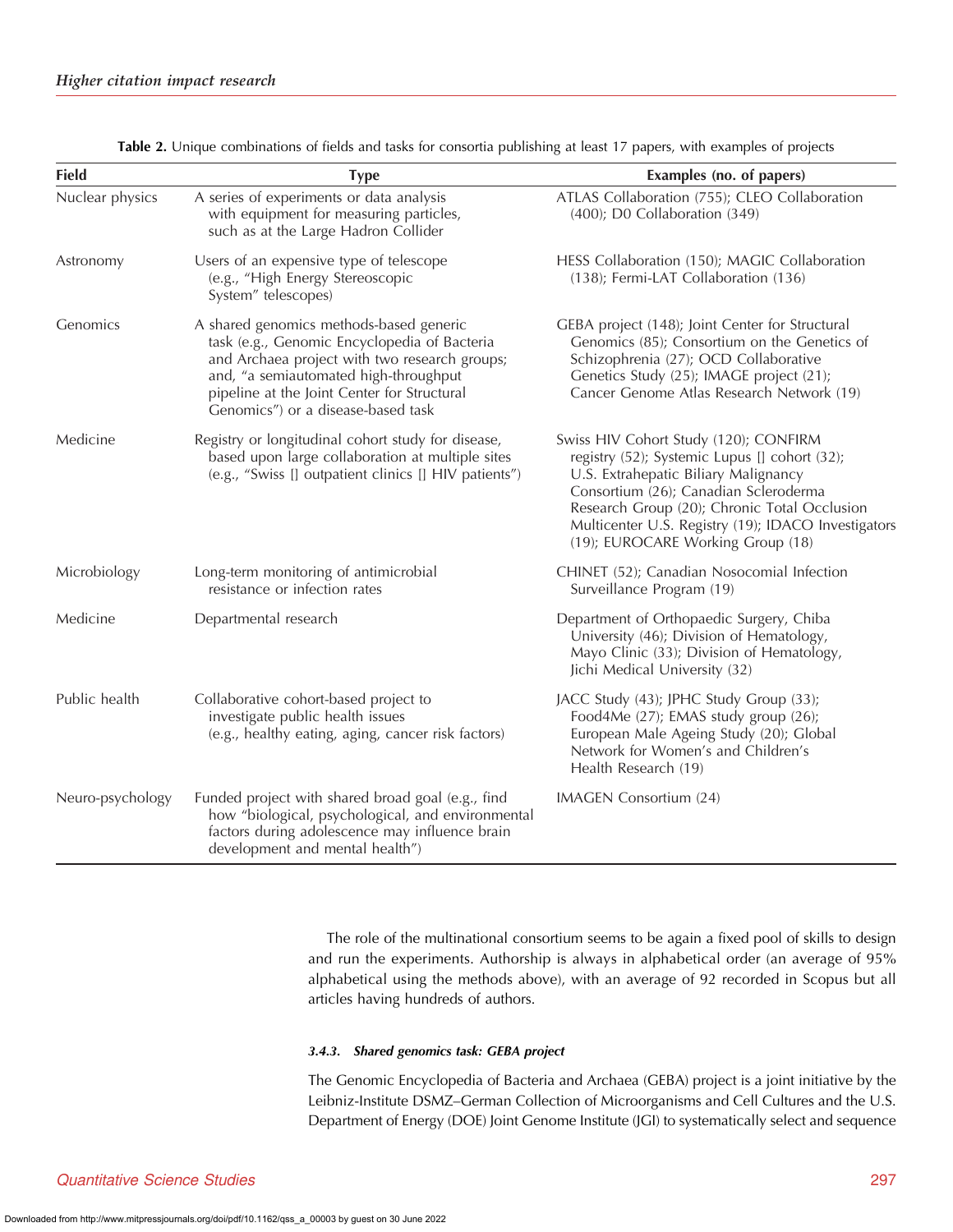bacterial and archaeal genomes ([Wu et al., 2009](#page-12-0)). Its 148 Scopus publications from 2009– 2015 identified for the cluster had an average of 35 authors, with orders varying substantially between articles. All except one were published in the Springer environmental biology journal Standards in Genomic Sciences and reported a complete, or near complete, genome for bacteria or archaea. It has sequenced 250 bacteria and archaea genomes [\(jgi.doe.gov/our-science/](http://jgi.doe.gov/our-science/science-programs/microbial-genomics/phylogenetic-diversity) [science-programs/microbial-genomics/phylogenetic-diversity](http://jgi.doe.gov/our-science/science-programs/microbial-genomics/phylogenetic-diversity)), so the cluster is an incomplete record of its activities. Most of its articles had titles starting with "Complete genome sequence of" (125) or "Genome sequence of" (14). For example, one article was a short report that summarised key properties of the genome of an orange seawater bacterium, as well as reporting that the complete sequence had been recorded in GenBank, with wider project results in the Genomes OnLine Database ([Riedel et al., 2012](#page-12-0)).

The role of the consortium is presumably to combine the multiple types of equipment and other expertise needed to efficiently sequence and analyse genomes. Since author orders and numbers vary (although a standard list is sometimes at the end (e.g., Bristow; Eisen; Markowitz; Hugenholtz; Kyrpides; Klenk) the set seems to reflect the relative contributions of the participants. Paper authors are, on average, in 49% alphabetical order using the methods above, confirming that this is not used.

#### 3.4.4. Medical cohort for a disease: Swiss HIV cohort study

The Swiss HIV Cohort Study (SHCS) has been from 1998 "a systematic longitudinal study enrolling HIV-infected individuals in Switzerland" ([www.shcs.ch\)](http://www.shcs.ch), gathered from multiple hospitals and clinics. It includes the Swiss Mother and Child HIV Cohort Study (MoCHiV). The 120 papers in the cluster were from 2000–2018, had an average of 57 authors and were published in many different journals, with the most common being AIDS (13%) and Journal of Infectious Diseases (12%). The publications seem to cover a wide range of HIV-related research, and appear in many journals. There is no typical paper for the consortium. As an ex-ample, one paper reports a type of cancer risk for patients ([Clifford et al., 2008\)](#page-11-0).

The role of the consortium is presumably to collect and manage information on the study. Author order varies by paper. The first few authors are typically not in alphabetical order, but the remainder are (an average of 85% alphabetical using the methods above). Thus, each paper seems to have a small group of main authors: perhaps those that planned the study, conducted the analysis and wrote the paper, with the remaining authors perhaps awarded coauthorship for contributions to data collection and management.

#### 3.4.5. Microbiology: Antimicrobial resistance in China

The China Antimicrobial Surveillance Network (CNINET) originates from 2005 and is an ongoing surveillance program in China for antimicrobial resistance (including antibiotic resistance). Its sister program, the China Antimicrobial Resistance Surveillance System (CARSS), focuses on regional comparisons ([Hu et al., 2018\)](#page-12-0) but did not appear as a consortium in the Scopus data. Only one other consortium of this type appeared in this data, from Canada, despite similar international data collection exercises ([World Health Organization, 2017\)](#page-12-0). CNINET's 52 Scopus publications were almost all (51) published in the Chinese Journal of Infection and Chemotherapy from 2008–2017 had an average of 32 authors. The publications describe resistance associated with one genus, such as "CHINET 2009 surveillance of antibiotic resistance in enterococcus in China." This focuses on a genus of lactic acid bacteria related to human medical conditions such as urinary tract infections and meningitis. Its data was from 14 hospitals in China. There are also generic surveillance papers, such as, "CHINET 2008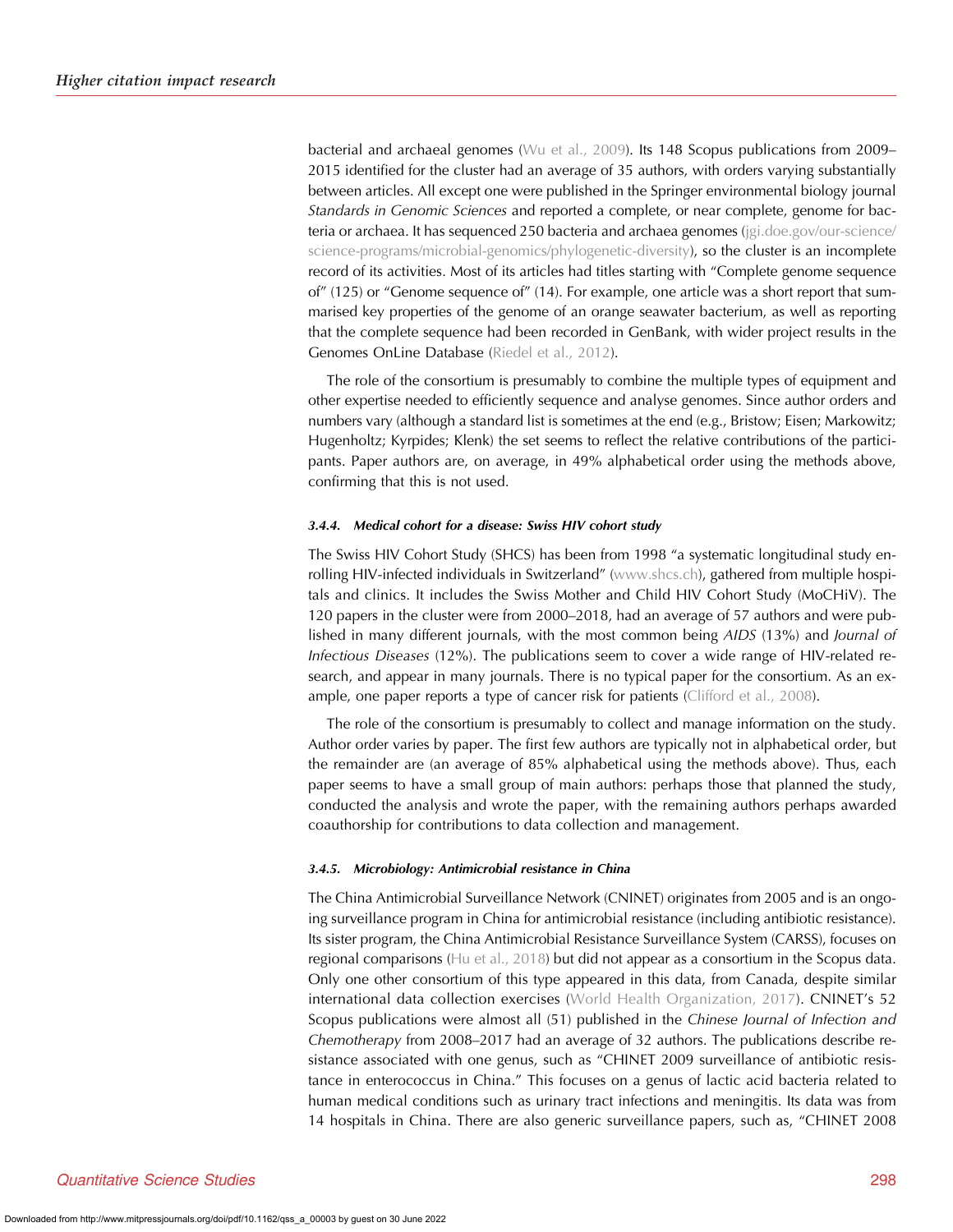surveillance of bacterial resistance in China." The value of a long-term coherent consortium for this task is presumably in standardising methods for reliable comparisons over time ([Hu et al., 2016\)](#page-12-0), as well as general efficiency gains.

The role of the consortium is presumably to manage access to data or testing at the different sites, because the authors have multiple hospital affiliations. Author order varies between papers, except for the general surveillance papers. For example, the first 13 authors were the same and in the same order for the 2008 and 2009 general surveillance papers. Authors are in an average of 50% alphabetical order (i.e., exactly that expected if alphabetical considerations are ignored) using the methods above.

#### 3.4.6. Medical department research: Orthopaedic surgery at Chiba University

The Department of Orthopaedic Surgery at Chiba University Hospital in Japan had a cluster of 46 papers from Scopus 2009–2017, mainly published in spine-related journals, such as Spine (37%) and European Spine Journal (20%), with an average of 22 authors. Its research includes both spinal and joint injuries and it seems to be a highly successful award-winning research group [\(www.ho.chiba-u.ac.jp/en/dpt/orthopaedic.html\)](http://www.ho.chiba-u.ac.jp/en/dpt/orthopaedic.html). The main author of many papers, Professor Seiji Ohtori, had two records in Scopus that accounted for 391 publications (Author ID: 7004456445, 197 publications 2009–2014; ID: 56008400700, 194 publications 2012–2019).

The cluster is a department rather than a consortium. Most papers include only authors within the department. Authors are not in alphabetical order (average: 52%). Author order varied between papers, although often with the same first author and similar sequences of last authors and two of the three professors (as listed in the department website in 2019) listed last except in four cases. Papers by the department not included in the cluster had fewer authors (e.g., 6: "Segmental Pedicle Screw Instrumentation and Fusion Only to L5 in the Surgical Treatment of Flaccid Neuromuscular Scoliosis"), or a smaller overlap than 80% due to a collaboration (e.g., 22 authors, but several were from other universities, "Use of Bioelectrical Impedance Analysis for the Measurement of Appendicular Skeletal Muscle Mass/Whole Fat Mass and Its Relevance in Assessing Osteoporosis among Patients with Low Back Pain: A Comparative Analysis Using Dual X-ray Absorptiometry"). Thus, the cluster of 46 articles represents under a quarter of the output of the department: a highly collaborative ad hoc subset.

#### 3.4.7. Public health risk factors: The JACC study

The JACC Study (Japan Collaborative Cohort Study for Evaluation of Cancer Risk) included 46 papers published from 2002–2008, mainly in the Journal of Epidemiology (72%), mostly examining specific risk factors for a type of cancer (e.g., "Smoking, alcohol drinking and esophageal cancer: Findings from the JACC Study"). This study gave a lifestyle questionnaire to 73,424 people from 1988–1990 and tracked their health problems until the end of 1997 ([Iso et al., 2002\)](#page-12-0). This provided a rich data source to investigate the relationship between lifestyle factors, diseases and mortality.

The cluster is a named consortium from different universities, hospitals and health centers created around a shared, funded task. Authors are not in alphabetic order (47% of distinct author pairs in alphabetical order). Authorship presumably reflects contributions to leading the extensive shared data gathering task for the initial questionnaires or the follow-up health outcomes information. An average of 40 authors (min: 34; max: 50) wrote each paper, with varying author order (no more than four papers with the same first author), although the last-listed about 10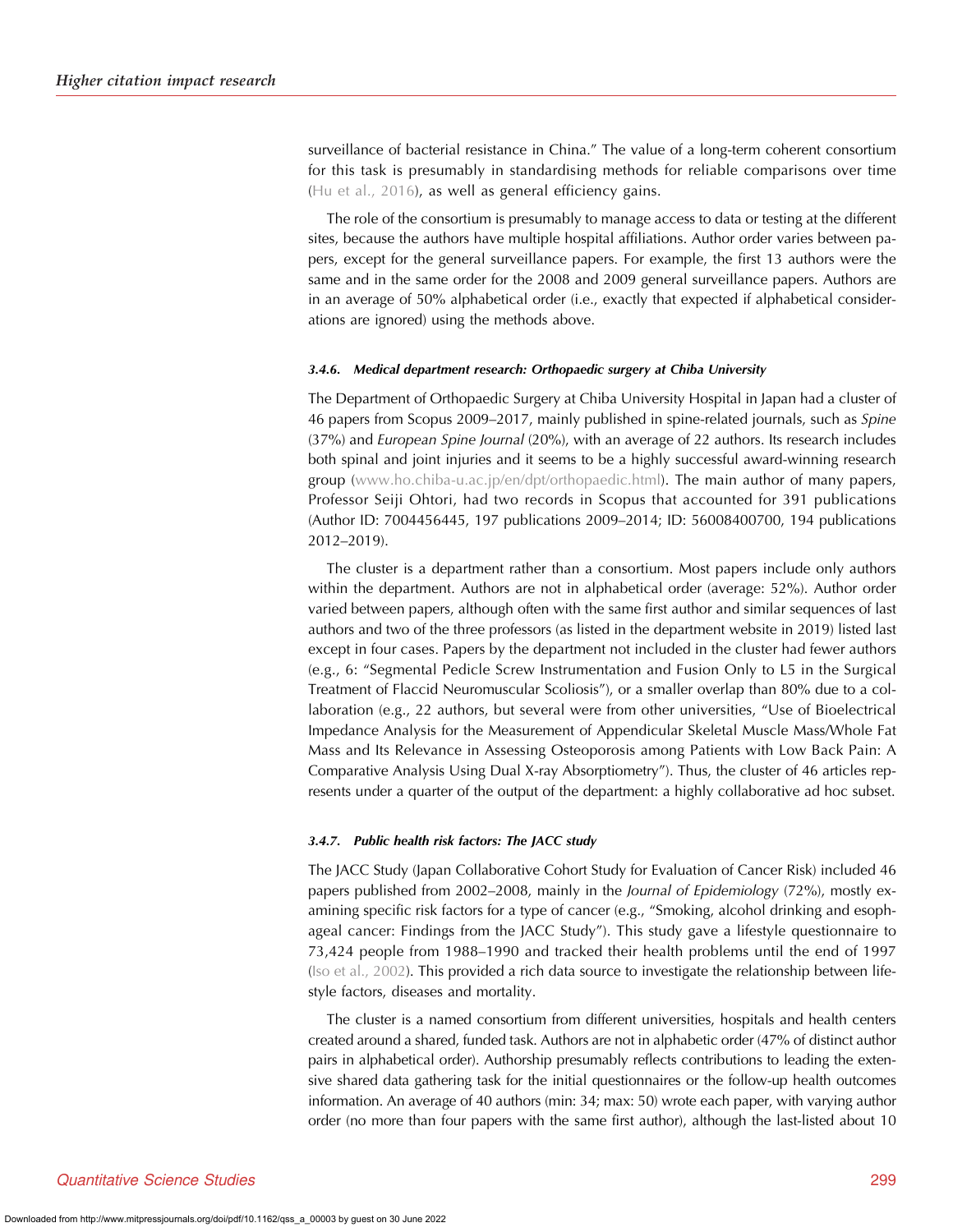authors tended to be in a similar order. Thus, authorship seems to reflect roles in the data collection process, with the first authors presumably carrying out the analysis for a paper.

#### 3.4.8. Neuropsychology: The IMAGEN consortium

The IMAGEN Study is a consortium funded by a series of EU, national and other grants to follow a cohort of 2,000 young Europeans from the age of 14 to track adolescent brain development through questionnaires, brain imaging and tests [\(imagen-europe.com\)](http://imagen-europe.com). Its publications from 2011–2016 cover different aspects of behaviour and brain development (e.g., "No differences in ventral striatum responsivity between adolescents with a positive family history of alcoholism and controls"), with an average of 26 authors per article.

The cluster contains about a quarter of the articles from the project, since its website reports 104 journal articles from 2010–2018. Author order is typically alphabetical in the middle but not at the start (presumably the main authors for the study) and end (presumably consortium leaders). There is an average of 77% alphabetical ordering using the methods above. The role of the consortium seems to be partly to maintain and update core information about the cohort and partly to get additional information for specific analyses.

#### 4. DISCUSSION AND CONCLUSIONS

This paper introduces a new method to identify large publishing consortia as well as evidence of their research impact, use of alphabetical ordering, and broad types. The results show that there are large publishing consortia in nuclear physics, astronomy, and some health-related fields. The heuristics used to identify these consortia cannot be used to estimate the prevalence of large stable research groups because others may have different publishing agreements or may produce other types of output. Thus the 0.05% of Scopus articles included in them underestimate the extent of large publishing consortium output. The highest profile huge research collaboration in the last 50 years, the Human Genome Project, was not included because of this. In addition, modifications to the heuristics (e.g., 70% authors in common; minimum 10 authors per paper) would produce different results. Nevertheless, the existence of publishing consortia of many types is confirmed by the examinations above of individual groups that found them all to be named and clearly identifiable entities, or at least collections of papers within departments or research groups.

Whilst the physics consortia seem to have been formed because of the expense and perhaps complexity of the equipment required for specific tasks, the health-related consortia mainly reflect the need to systematically gather large quantities of diverse high-quality human-related (life-related in the remaining cases) data to have sufficient statistical power or variety to investigate a health issue. As with the GWAS case discussed above, some health issues cannot be resolved on a small scale or may give statistically misleading answers from repeated small-scale experiments, so combining data is essential for progress.

The publishing consortia found have research impact that tends to be substantially, and almost universally, above the world average for the fields and years in which they published. This may be due to the consortia typically involving economically advanced nations (e.g., [Sud & Thelwall, 2016\)](#page-12-0) or the increased likelihood to attract self-citations [\(Bornmann, 2017](#page-11-0); [van Raan, 1998\)](#page-12-0) from the large teams but, from the example examined, it seems more likely that these teams produce research that is valuable to their disciplines, justifying the human and financial resources that seem to have been invested in many of them. Nevertheless, the results exclude all consortia that did not create at least three Scopus-indexed consortia and might (if they had no other goals) be characterised as failing, so the conclusions should not be extrapolated to nonpublishing consortia.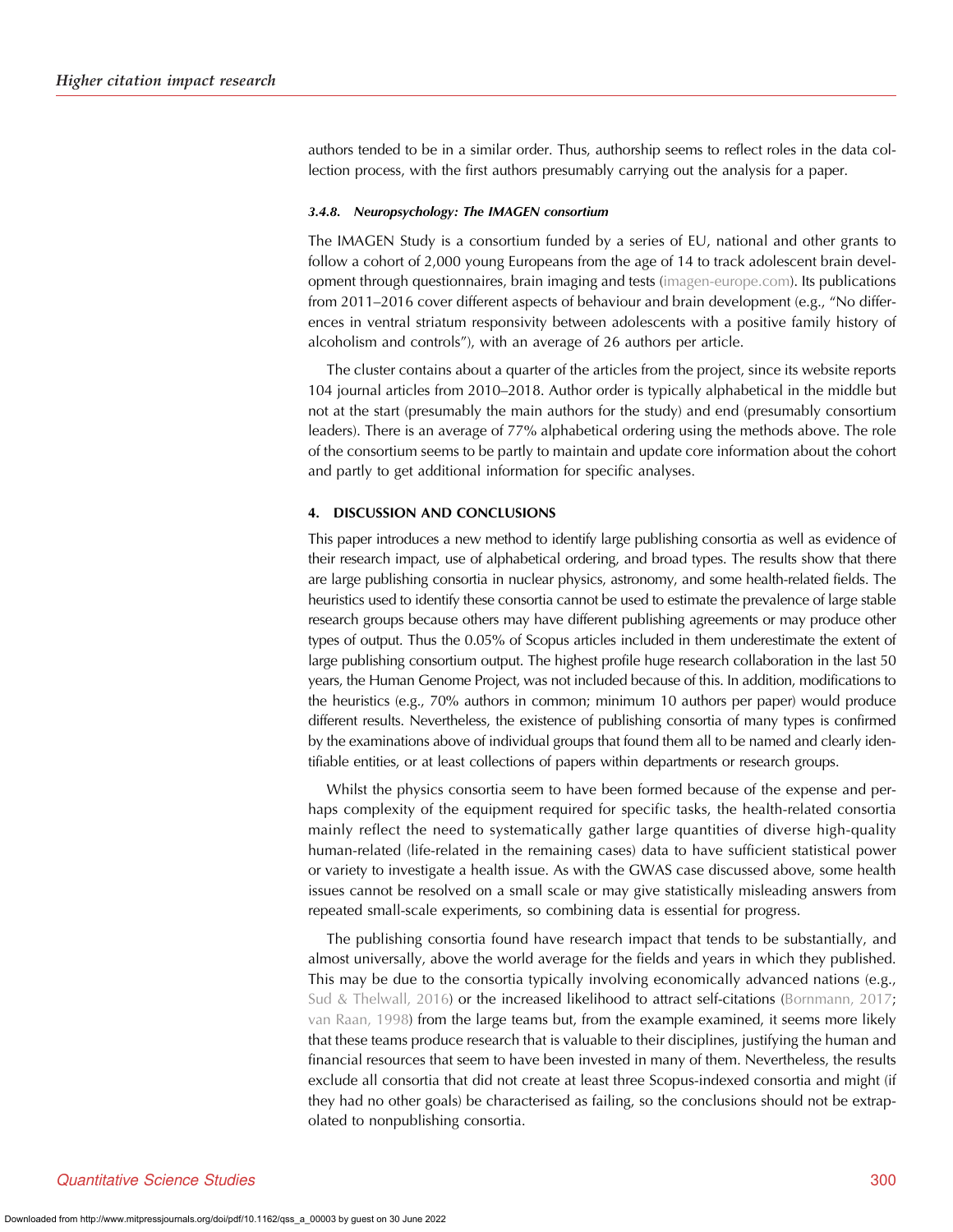<span id="page-11-0"></span>From a scientometric perspective, to evaluate the impact of the work of individual academics or departments from their citations it is useful to be able to attribute an appropriate share of an output to its contributors. This is complicated by publishing collaborations, especially if partial or full alphabetical ordering is used. For example, if five different groups might have produced five competing analyses of a single medical issue (e.g., whether green tea affects cancer risks) but instead publish one more powerful combined study, then four fewer papers would be published and the combined paper would have many authors. Presumably economies of scale would apply (e.g., one analysis instead of five; one study design instead of five), so that the total amount of work for the combined paper would be less than five times the amount for any individual paper. Whilst the efficiency and power improvements are good for science, a scientometric attempt to share credit for a single paper (e.g., with fractional author counting) would be unfair in this context. Conversely, for a publishing consortium that rewards participants that manage data gathering but are otherwise not active, it might be reasonable to assign fractional value [\(Hagen, 2013](#page-12-0)) to the less active participants. For the previously noted biomedical phenomenon of middle author alphabetical ordering ([Mongeon et al., 2017](#page-12-0)), the middle authors (if accurately identified) could potentially be awarded equal but lesser credit to the remaining authors. Thus, a scientometric exercise would need to make a reasoned judgement about how to deal with contributions from large publishing consortia. For health-related consortia, it seems to be an ethical necessity to ensure that participation in collaborations that aid public health should not be discouraged by under-rewarding participants, so evaluators should be extremely careful when considering this option.

#### COMPETING INTERESTS

The author has no competing interests.

#### FUNDING INFORMATION

No funding has been received.

#### DATA AVAILABILITY

The key data behind the results, including a list of consortia, is on Figshare ([https://doi.org/](https://doi.org/10.6084/m9.figshare.8214050) [10.6084/m9.figshare.8214050\)](https://doi.org/10.6084/m9.figshare.8214050).

#### REFERENCES

- AACR Project GENIE Consortium. (2017). AACR Project GENIE: Powering precision medicine through an international consortium. Cancer Discovery, 7(8), 818–831.
- Bernstein, B. E., Stamatoyannopoulos, J. A., Costello, J. F., Ren, B., Milosavljevic, A., Meissner, A., & Farnham, P. J. (2010). The NIH roadmap epigenomics mapping consortium. Nature Biotechnology, 28(10), 1045–1048.
- Bornmann, L. (2017). Is collaboration among scientists related to the citation impact of papers because their quality increases with collaboration? An analysis based on data from F1000Prime and normalized citation scores. Journal of the Association for Information Science and Technology, 68(4), 1036–1047.
- Buniello, A., MacArthur, J. A. L., Cerezo, M., Harris, L. W., Hayhurst, J., Malangone, C., & Suveges, D. (2018). The NHGRI-EBI GWAS Catalog of published genome-wide association studies, targeted arrays and summary statistics 2019. Nucleic Acids Research, 47(D1), D1005-D1012.
- Clifford, G. M., Rickenbach, M., Polesel, J., Dal Maso, L., Steffen, I., Ledergerber, B., … & Franceschi, S. (2008). Influence of HIVrelated immunodeficiency on the risk of hepatocellular carcinoma. AIDS, 22(16), 2135–2141.
- Costa, M. R., Qin, J., & Bratt, S. (2016). Emergence of collaboration networks around large scale data repositories: A study of the genomics community using GenBank. Scientometrics, 108(1), 21–40.
- de Solla Price, D. J., (1986). Little Science, Big Science … and Beyond, p. 301. New York, NY: Columbia University Press.
- Defazio, D., Lockett, A., & Wright, M. (2009). Funding incentives, collaborative dynamics and scientific productivity: Evidence from the EU framework program. Research Policy, 38(2), 293–305.
- Fortunato, S., Bergstrom, C. T., Börner, K., Evans, J. A., Helbing, D., Milojević, S. et al. (2018). Science of science. Science, 359 (6379), eaao0185 (1–7).
- Garner, C. (2007). Upward bias in odds ratio estimates from genome-wide association studies. Genetic Epidemiology, 31(4), 288–295.